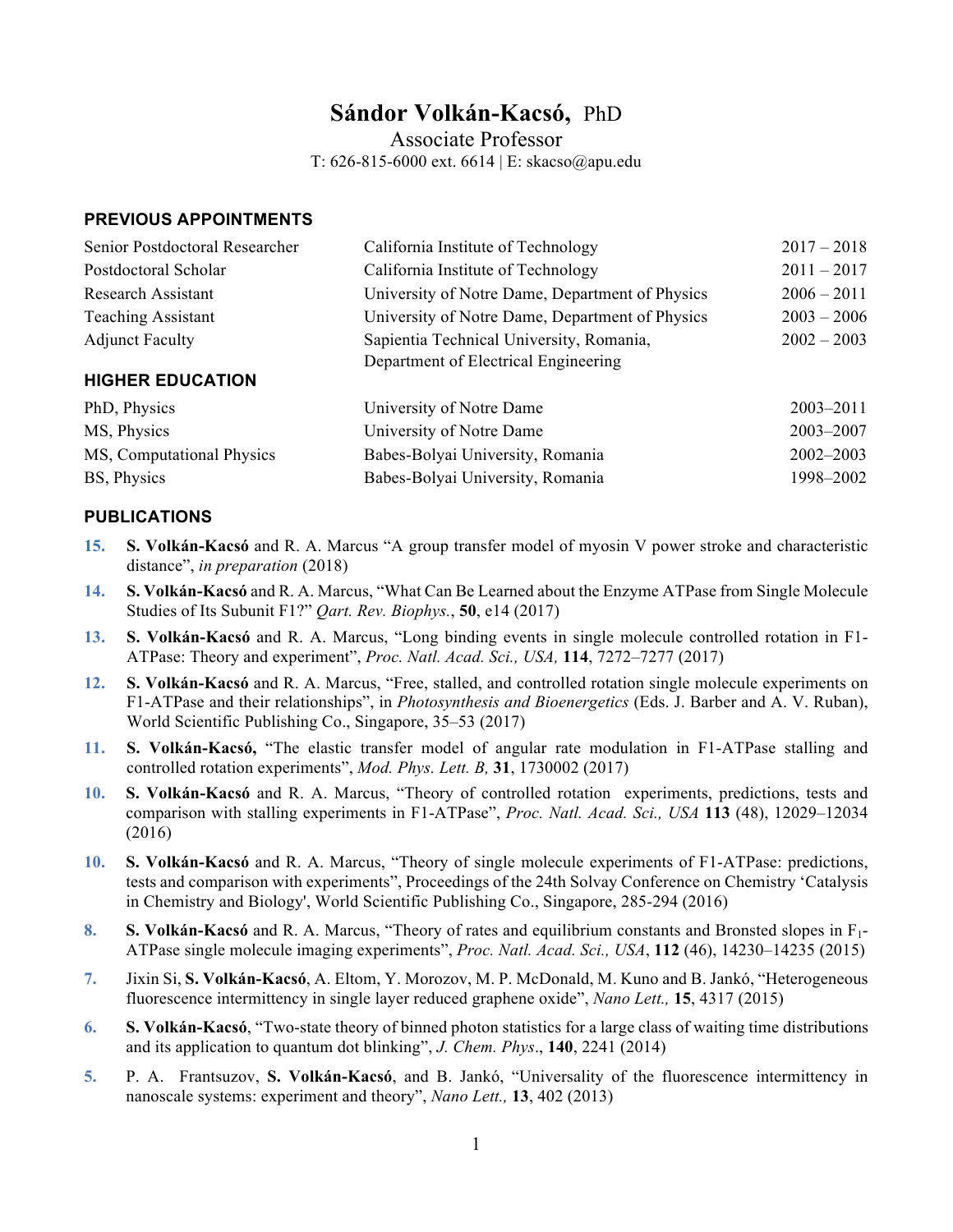- **4.** F. Vietmeyer, **S. Volkán-Kacsó**, P. A. Frantsuzov, M. Kuno and B. Jankó, "Fluorescence Imaging: Understanding fluorescence blinking is the first path to an imaging solution", *Laser Focus World* **47** (2), (2011)
- **3. S. Volkán-Kacsó**, P. A. Frantsuzov, and B. Jankó, "Correlations between subsequent blinking events in single quantum dots", *Nano Lett.* **10** (7), 2416–2420 (2010)
- **2.** P. A. Frantsuzov, **S. Volkán-Kacsó**, and B. Jankó, "Model of fluorescence intermittency of single colloidal semiconductor quantum dots using multiple recombination centers", *Phys. Rev. Lett.* **103,** 207402 (2009)
- **1.** Z. Néda, **S. Volkán-Kacsó,** "Flatness of the setting Sun", *Am. J. Phys.* **71(4)**, 379-385 (2003).

### **In preparation**

- **16.** "Elastic model for velocity profiles in A- and F-ATPases" L. Le Quang, H. B. Su and S. Volkán-Kacsó
- **17.** "Dynamics of N-vacancy blinking in nanodimonds" S. Volkán-Kacsó, C. Bradac, A. Zvyagin and B. Janko
- **18.** Conformational dynamics simulation of excimer formation experiments on plasmonic nanoparticles", S. Volkán-Kacsó, I. Kosztin and B. Jankó
- **19.** "Elasto-chemical theory of torque and force generation in ring-structured ATPase rotation and pulling experiments" S. Volkán-Kacsó

# **INVITED CONFERENCE AND SEMINAR TALKS**

- "Zooming in on the concerted mechano-biology in single-motor enzymes one substep at a time", Concordia University, Montreal, Feb. 26, 2018
- "Predictive modeling of single-molecule experiment in fluorescence blinking and motor enzymes", University of Southern California, Apr. 21, 2017
- "Theory of the angular modulation of ligand binding rates and equilibrium constants in F1-ATPase controlled rotation experiment", 4th International Workshop on Solar Energy for Sustainability: Photosynthesis and Bioenergetics, NTU Singapore, March 22, 2016
- "Theory of time-resolved single molecule experiments on the biomolecular motor F1-ATPase", Chemistry and Chemical Engineering Seminar, California Institute of Technology, Oct. 21, 2016
- "Single molecule imaging and manipulation in F1-ATPase: theory and experiment", Huntington Medical Research Institute, Pasadena, Oct. 4, 2016
- "Theory of single molecule imaging and manipulation in biomolecular motors", Biophysics Seminar, East Carolina University, April 7, 2016
- "Group transfer theory of single molecule imaging and manipulation in F1-ATPase", Biological Research Centre, Szeged, Hungary, March 29, 2016
- "Theories of single molecule processes: quantum dot blinking and ATPase rotation", Wigner Research Centre for Physics, Budapest, Jul. 17, 2015
- "Fluctuations in single molecule spectroscopies: from quantum dot blinking to ATPase rotation", Max Plank Institute for Biophysical Chemistry, Göttingen, Apr. 7, 2014

# **OTHER CONFERENCE PRESENTATIONS**

- "A Theory for Rate Constants in Rotation Trajectories of F1-ATPase", Biophysical Society Meeting, San Francisco, 2018 (poster)
- "Group transfer theory of single molecule imaging experiments in the  $F_1$ -ATPase biomolecular motor", American Physical Society March Meeting, Baltimore, 2016 (talk)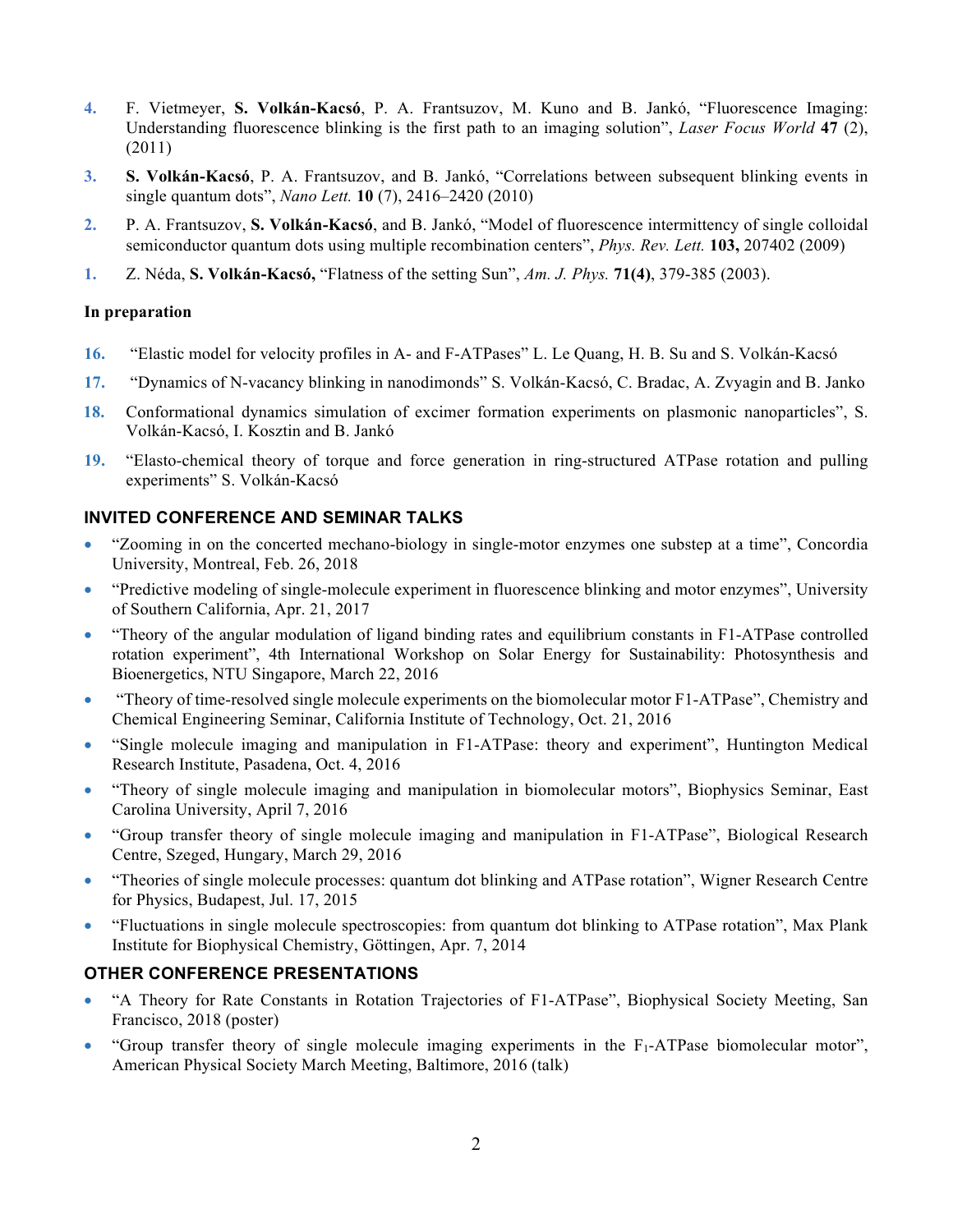- "The angular modulation of binding processes in single molecule stalling and controlled rotation experiments on F1-ATPase", 4th International Workshop on Solar Energy for Sustainability, Nanyang Technological University, Singapore, 2016 (poster)
- "Universality of blinking in nanoscale systems: two-state theory vs. multiple recombination centers", CCE Division Seminar Day, Caltech, 2013 (poster)
- "Blinking in nanoscale systems: a universal theoretical framework", American Physical Society March Meeting 2012 (talk)
- "Theoretical explanation of correlations between on- and off-events in quantum dot fluorescence intermittency", American Physical Society March Meeting 2010 (talk)
- "Flourescence Dynamics of Nanoscale Materials", Center for Applied Mathematics, University of Notre Dame, 2008 (poster)
- "Uncovering the statistics of fluorescence fluctuation in quantum wires and quantum dots", ACS March Meeting, 2008 (poster)
- "Excimer formation of pyrene molecules on gold nanoparticles", ACS Spring Meeting 2007 (poster)
- "The Physics of the Setting Sun", Students' Scientific Conference, Debrecen, Hungary 2002 (talk)

# **PROFESSIONAL MEMBERSHIPS AND COMMITTEES**

- Reviewer: Journal of Chemical Physics, Journal of Physical Chemistry
- Co-chair: Caltech Chemistry and Chemical Engineering Postdoc Committee
- Member: American Chemical Society, American Physical Society, American Biophysical Society
- Member: US West Coast Club of Hungarian Scientists
- Board member: Caltech Postdoctoral Association, Career Committee

# **TEACHING EXPERIENCE IN HIGHER EDUCATION**

- **Adjunct Faculty in Electrical Engineering, Sapientia University, Romania.** 
	- o Analog Circuits laboratory: set up and teach laboratory classes, evaluate term papers
	- o Electricity and Magnetism laboratory: design, set up, and teach laboratory classes, evaluate term papers
	- High-load, high-responsibility teaching environment in a start-up institution
- **Teaching Assistant of Physics, University of Notre Dame (2003-2006).**
	- $\circ$  General/introductory Physics lab classes (2003-2005): set up and assist with experiments in Mechanics, Electricity and Magnetism, Thermodynamics.
	- o Advanced Physics courses (2005-2006): Solid State Physics, Quantum Mechanics III (graduate), Manybody Physics
	- o Assisted in preparing and grading exams, problem sets and term papers for Physics curriculum courses at all levels from freshman to advanced graduate.
- **Mentorship in research (2011-)**
	- $\circ$  Jixin Si, U. Notre Dame graduate student: computational modelling techniques for single fluorophore blinking trajectories
	- o Luan Le-Quang, Zhihao Liu and Kaicheng Zhu, Nanyang Technological University (Singapore) graduate students: high-speed single-molecule data analysis and modeling in F1-ATPase biomolecular motors

# **RESEARCH EXPERIENCE AND ACCOMPLISHMENTS**

**Molecular group transfer theory of F1-ATPase enzyme in relation to single molecule observations.** The F1- ATPase is the water-soluble component of the F-ATPase enzyme, which acts as stepping biomolecular motor. It converts the free energy from the hydrolysis of ATP molecules into directional rotation of its shaft, and works in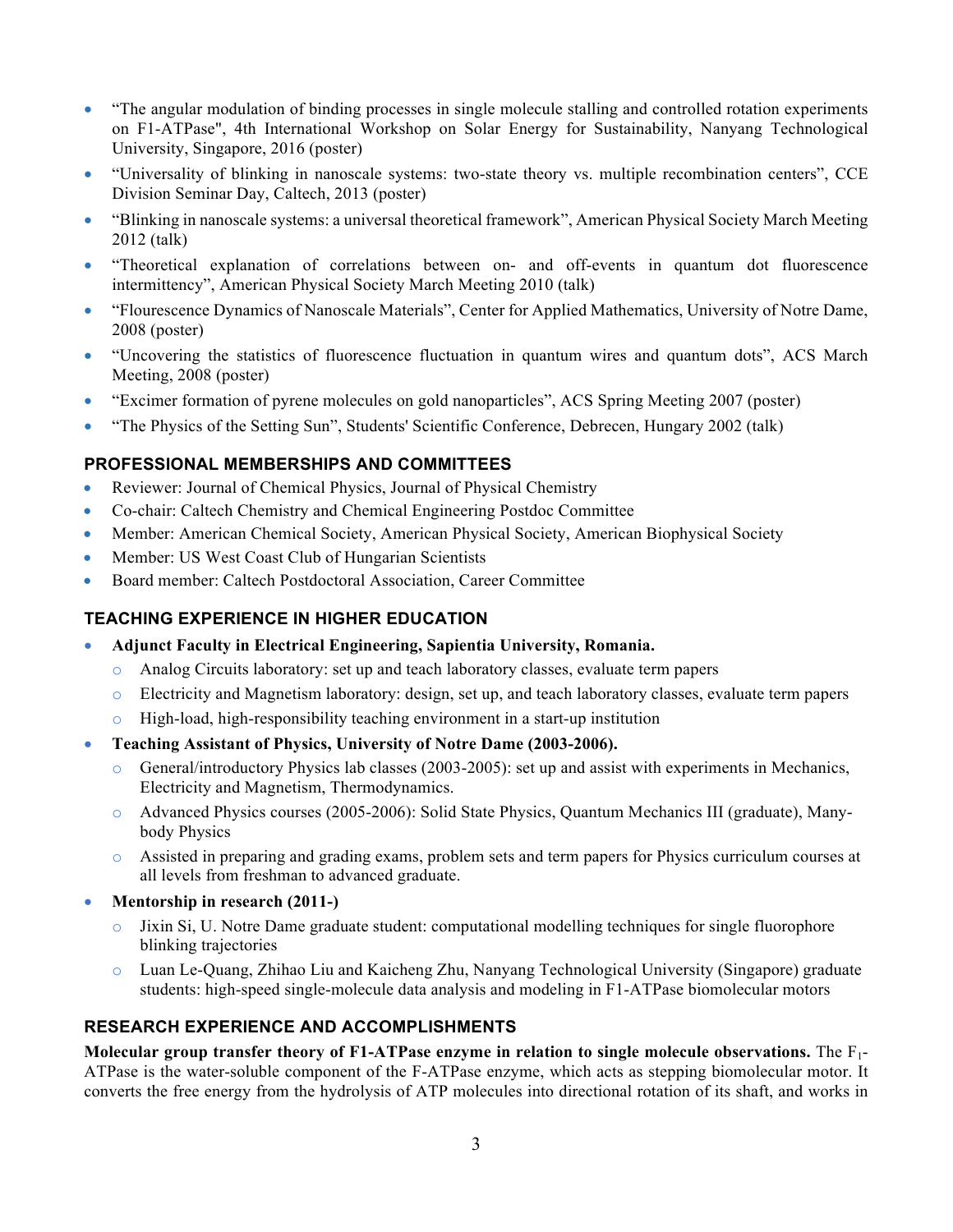reverse compared to the complete F-ATPase. To reveal the molecular mechanism of energy transduction mechanism in the latter, as a postdoctoral fellow at Caltech, I developed an elastic molecular group transfer theory to treat single molecule imaging and "stalling" experiments in the F<sub>1</sub>-ATPase. Using an electron or atom transfer theoretical approach the theory couples chemical reactions in the stator and the physics of torsional elasticity in the rotor. In the theory we predicted and compared with experiment the rate and equilibrium constant dependence of steps such as ATP binding and phosphate release as a function of the rotor angle. [*PNAS*, **112**, 14230 (2015)]

**Theoretical and statistical treatment F<sub>1</sub>-ATPase controlled rotation experiments.** Using the elastic group transfer theory, in a recent publication I elucidated the mechanism of the exponential-like change of binding and release rates when probed against the rotor angle at the single-molecule level. Using independent experimental data from biochemical ensemble and single-molecule imaging experiments, the model correctly *predicts the controlled rotation data on fluorescent ATP without any adjustable parameters*. I took into account the biasing effect of finite experimental time resolution in the single fluorescence trajectories and treated these data by developing computational statistical methods.[*PNAS*, **113** (48), 12029 (2016)]

**Angular modulation of binding and release of nucleotides in a full 360 degree range.** In extending the theory to the full 360 degree range for binding and release a "turnover" in the log of the binding rate versus rotor angle plot is discussed and interpreted in terms of a change from a transfer-control to a diffusion-control, attributed to a narrowing of the channel through which the nucleotide enters into the subunit. A theory-based method for the extraction of rate constants for hydrolysis and synthesis from controlled rotation data was also provided for angular range where no such data is currently available. [*PNAS*, **114**, 7272 (2017)]

**The relation between single-molecule experiments in F1-ATPase and the physiological function of the whole F-ATPase enzyme**, composed of the Fo and F1 units. We demonstrated how our elastic molecular transfer theory is able to provide a consistent interpretation and link between the experimental findings. In particular, the theory provided an interpretation of the 360 degree wide angular profile of nucleotide binding and release rate constants in single-molecule controlled rotation experiments, the physiologically relevant chemo-mechanical coupling scheme, the concerted conformational changes in the F1 stator subunits and the central rotor shaft. [*Qart. Rev. Biophys.*, **50**, e14 (2017)]

**Multiple recombination model for quantum dot blinking**. As a graduate student and later as long-term collaborator I worked in the B. Jankó group at Notre Dame, and helped develop a multiple recombination center (MRC) model of quantum dot fluorescence. This model explained all key features of the quantum dot fluorescence fluctuation ("blinking"). [*Phys. Rev. Lett.* **103,** 207402 (2009)] The most notable of these features include, (1) the (truncated) inverse power-law distribution of on and off times, (2) strong threshold dependence of slope and truncation time, (3) the 1/f power spectrum of the blinking trajectories.

**Correlation between consequent on and off times in quantum dot blinking.** The MRC model is the first selfconsistent model to explain the memory present in blinking. We showed that it can explain the long correlations between subsequent on and off times [*Nano Lett.* **10** (8), 2761–2765 (2010)]. Semi-quantitative agreement has been found in all known features of the correlation, like (1) decay time, (2) strong on-on correlation, (3) negative on-off correlation and (4) weak and identical on-off and off-on correlations. Presently, *no other theory of blinking* is able to reproduce these correlations.

**Two-state theory of binned photon statistics for power law blinking.** In this project I formulated, execute and published the research as a single author. Using a special kinetic scheme I developed a theory for an extensive class of stochastic waiting time distribution functions, including power laws. I performed a theory and experiment comparison based on a two-level power law system for the intensity histograms of fluorescence trajectories. The observed two peaks were found to be consistent with a distribution of states around a 'bright' and a 'dark' maximum. The findings demonstrated the capability of photon counting theory to achieve super-resolution in the time domain by the ability to treat timescales 100x faster than the experimental resolution. A picture of multiple intensity states for blinking was found to be consistent with the MRC model. [*J. Chem. Phys.,* **140**, 2241 (2014)]

**Application of the MRC model to different classes of fluorophores.** I developed a robust method to estimate the power spectral density (PSD) of blinking trajectories from several types of fluorophores, colloidal and selfassembled quantum dots, nanowires, nanorods and dye molecules. A unified nonparametric approach based on a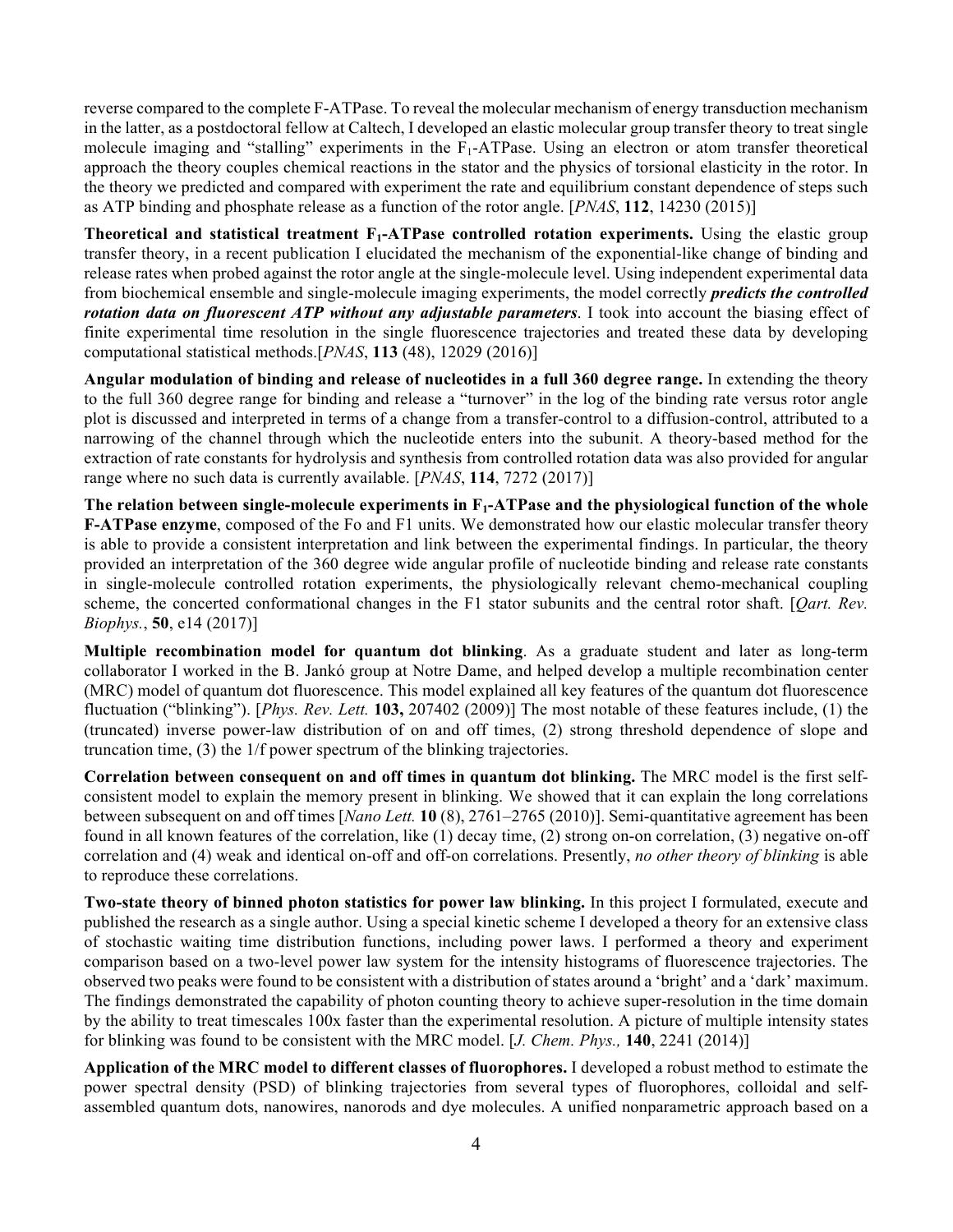traditional periodogram estimation the method was successfully demonstrated in complicated trajectories with longtime correlations and multiple timescales. It also provides non-trivial confidence interval estimation of the data. Upon the analysis of seven sets of trajectories from different experimental groups I showed that the MRC model can successfully explain the PSD features of these blinking trajectories [*Nano Lett.* **13**, 402 (2013)]

**Theory and statistics of blinking in reduced graphene oxide.** In this work I extended the theoretical framework of the MRC model and the statistical method for spectrum estimation for the analysis of blinking 2-dimensional graphene-like structures. The analysis revealed the heterogeneous nature of blinking in graphene oxide. The MRC framework was instrumental in the analysis and interpretation of the phenomenon of heterogeneous intermittency. It revealed the evolution of recombination centers during the dynamical photo-reduction process. This work was performed in collaboration with the Kuno (experiment) and Janko (theory) groups. [*Nano Lett.*, **15**, 4317 (2015)]

**Statistical analysis of experimental blinking trajectories.** A focus of my research is to deal, understand and analyze the "big data": large numbers of often long photon counting fluorescence trajectories resolved in time (avalanche diode) and/or in space (enhanced CCDs). The typical long-range dependence (power law kinetics) of the fluorescent fluctuation renders statistical inference non-trivial. I implemented a Bayesian parameter estimation and model selection method for the on-off threshold analysis of the experimental trajectories received from several experimental groups. I developed a robust method to accurately estimate the power spectral density of the intensity fluctuation (blinking). I analyzed large sets (over 400) of long  $(10<sup>6</sup>$  data points) single particle trajectories.

**MD simulation of pyrene coating in plasmonic gold nanocrystals.** I performed an all-atom molecular dynamics simulation of multiple pyrene molecules attached to gold nanocrystal surfaces. The effect of dimer formation kinetics and excimer fluorescence is studied. The coupling to the plasmon field is taken into account. The NAMD/VMD software package is used with and non-standard force field parameters were calculated using abinitio electronic structure methods (Gaussian). Dimer formation rates are being calculated in the presence of plasmonic near field, using Kramers theory. [in preparation]

**Atmospheric refraction.** As an undergraduate student I independently calculated the optical path of solar light traveling through the atmosphere. The calculations explained the apparent flattening of solar rim and shift in elevation due to atmospheric refraction. [*Am. J. Phys.*, **71(4)**, 379-385 (2003)] I developed in Visual C++ a software application that can calculate the solar position (elevation) from any geographic location with corrections due to atmospheric refraction.

# **RESEARCH INTERESTS**

- Novel phenomena and processes in single nanostructures
	- o Plasmon-coupled single-particle fluorescence in metal-semiconductor nanostructures
	- o Fluorescence enhancement, carrier, exciton and conformational dynamics; surface effects
	- $\circ$  Microscopic mechanism of fluorescence intermittency in semiconductor quantum dots
	- $\circ$  Semiconductor and graphene nanocrystals in energy storage and photovoltaics
- Physics and chemistry of biomolecular motors
	- o Rotary (F-ATPase), linear (myosins, kinesins) and revolving motors (motor-DNA complexes)
	- $\circ$  Theory and simulation and of single molecule imaging and manipulation experiments
	- o Theories and statistical methods in single molecule fluorescence and force spectroscopies
- "4-dimensional nanoscope" for microsecond resolution biological and nanostructure imaging
	- $\circ$  Time-resolved super-resolution in single particle imaging via statistical modeling
	- o Methods in spatio-temporal single particle spectroscopy trajectories (e.g. tracking)
	- o Advanced statistical reconstruction imaging via controlled blinking of quantum dots
- Methods for large-scale atomistic simulations in nanoscale heterostructures and biomolecules

# **COMPUTER PROGRAMMING EXPERIENCE IN RESEARCH**

- **Atmospheric light refraction -- computer software:** 
	- o SPC Sun Position Calculator (free) http://phys.ubbcluj.ro/~zneda/suncalc/spc/
	- o Visual simulation software of sunset with atmospheric refraction